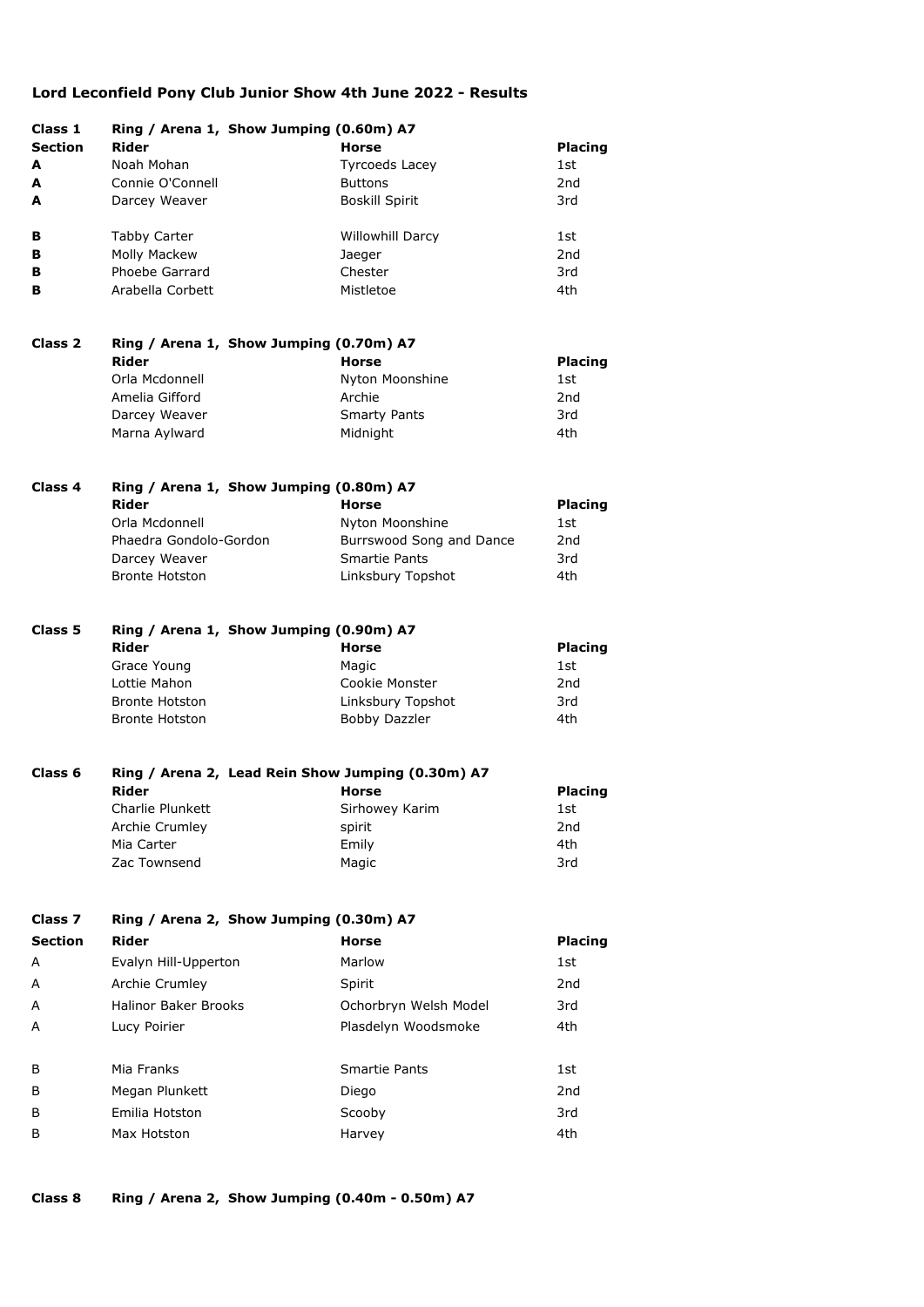| Rider          | Horse  | <b>Placing</b>  |
|----------------|--------|-----------------|
| Amelia Maclean | Tomas  | 1st             |
| Emilia Hotston | Scooby | 2 <sub>nd</sub> |
| Max Hotston    | Harvey | 3rd             |
| Amelia Maclean | Elwin  | 4th             |

| Class 10 | Ring / Arena 2, Show Jumping (0.60m) A7 |                    |                 |
|----------|-----------------------------------------|--------------------|-----------------|
|          | Rider                                   | <b>Horse</b>       | <b>Placing</b>  |
|          | Harry Plunkett                          | Lantine Lucky Lady | 1st             |
|          | Flora Baggott                           | Moggie             | 2 <sub>nd</sub> |
|          | Rose Kolter                             | <b>Bee</b>         | 3rd             |
|          | Persephone Madden                       | Prince             | 4th             |
|          |                                         |                    |                 |

## **Class 11 Ring / Arena 3, Condition & Turnout**

| Rider                | Horse                 | <b>Placing</b>  |
|----------------------|-----------------------|-----------------|
| Georgina Ferritto    | Simon                 | 1st             |
| Elodie Gilmour       | Clover                | 2 <sub>nd</sub> |
| Grace Mohan          | Laithehill Moonshadow | 3rd             |
| Josephine Mansbridge | Small-Land Music Box  | 4th             |

|                | Class 13 Ring / Arena 3, First Pony |        |                 |
|----------------|-------------------------------------|--------|-----------------|
| <b>Section</b> | Rider                               | Horse  | <b>Placing</b>  |
| Lead Rein      | Rebecca Wells                       | Dolly  | 1st             |
| Lead Rein      | Maisie Conway                       | Archie | 2 <sub>nd</sub> |
| Lead Rein      | William Wells                       | Nero   | 3rd             |
| Lead Rein      | Darcy Oliver                        | Sammy  | 4th             |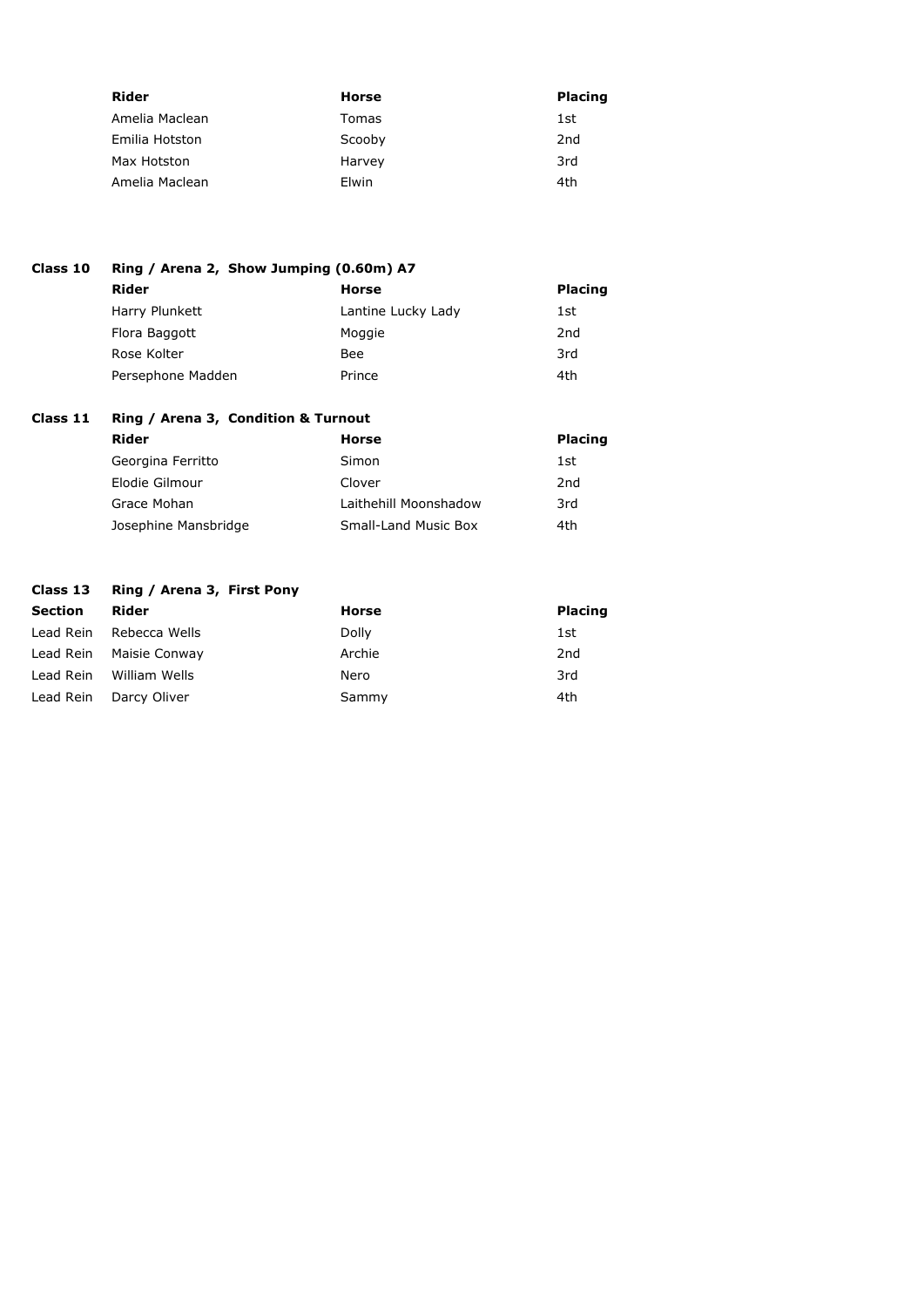| 1st Ridden Mia Franks                | <b>Smartie Pants</b> | 1st |
|--------------------------------------|----------------------|-----|
| 1st Ridden Megan Plunkett            | Diego                | 2nd |
| 1st Ridden Madeline (Maddie) Gilmour | Clover               | 3rd |

| Class 14 | Ring / Arena 3, Family Pony |                      |                 |
|----------|-----------------------------|----------------------|-----------------|
|          | <b>Rider</b>                | <b>Horse</b>         | <b>Placing</b>  |
| N/A      | Lilly Ferritto              | Zazu                 | 1st             |
| N/A      | Darcey Weaver               | <b>Smartie Pants</b> | 2 <sub>nd</sub> |
| N/A      | Mathilda Reck               | Petal                | 3rd             |
| N/A      | Elodie Gilmour              | Clover               | 4th             |

| Class 15       | Ring / Arena 3, Veterans |                       |                 |
|----------------|--------------------------|-----------------------|-----------------|
| <b>Section</b> | Rider                    | <b>Horse</b>          | <b>Placing</b>  |
| A              | Marna Aylward            | midnight              | 1st             |
| A              | Evalyn Hill-Upperton     | Marlow                | 2 <sub>nd</sub> |
| A              | <b>Ted Baker Brooks</b>  | Ochorbryn Welsh Model | 3rd             |
|                |                          |                       |                 |
| B              | Maisie Conway            | Peter                 | 1st             |
| B              | Isobel Owen              | <b>Biscuit</b>        | 2 <sub>nd</sub> |
| B              | Mia Franks               | Smartie Pants         | 3rd             |
| B              | Darcy Oliver             | Sammy                 | 4th             |
|                |                          |                       |                 |

| Class 16       | Ring / Arena 3, Mountain & Moorland |                       |                 |
|----------------|-------------------------------------|-----------------------|-----------------|
| <b>Section</b> | Rider                               | <b>Horse</b>          | <b>Placing</b>  |
| A              | Molly Mackew                        | Jaeger                | 1st             |
| A              | <b>Halinor Baker Brooks</b>         | Dun in a Dillon       | 2 <sub>nd</sub> |
| $\overline{A}$ | Amelia Maclean                      | Elwin                 | 3rd             |
| B              | Grace Mohan                         | Laithehill Moonshadow | 1st             |
| B              | Maisie Conway                       | Archie                | 2 <sub>nd</sub> |
| B              | Mollie Cannon                       | Willow                | 3rd             |
| B              | Mathilda Reck                       | Petal                 | 4th             |

| Class 17       | Ring / Arena 4, Beginners Working Hunter Pony (0.40m - 0.50m) |                          |                 |
|----------------|---------------------------------------------------------------|--------------------------|-----------------|
| <b>Section</b> | Rider                                                         | Horse                    | <b>Placing</b>  |
| A              | Rebecca Wells                                                 | Dolly                    | 1st             |
| A              | Zac Townsend                                                  | Lovelyhill Magic Moments | 2 <sub>nd</sub> |
| A              | Maisie Conway                                                 | Archie                   | 3rd             |